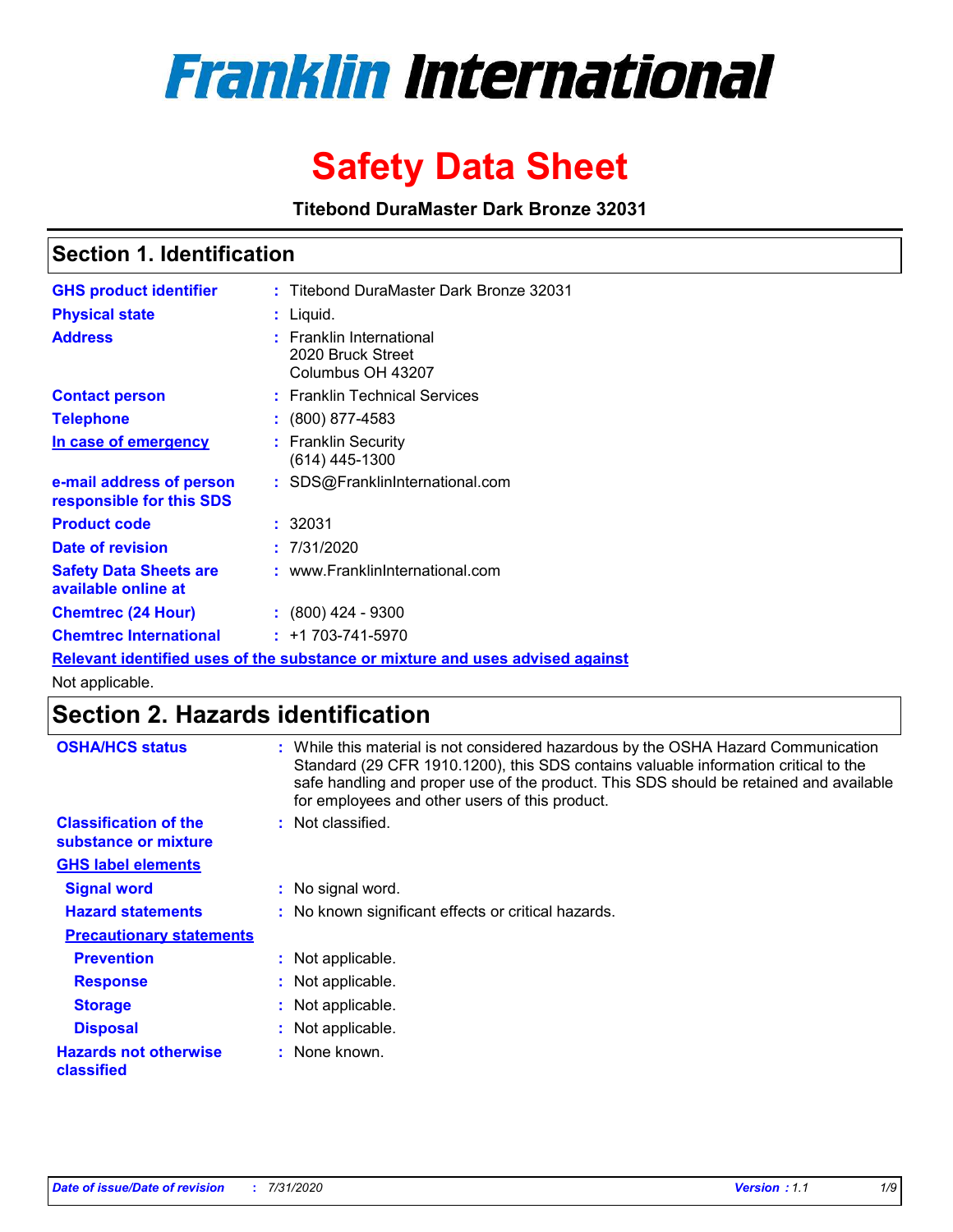## **Section 3. Composition/information on ingredients**

**Substance/mixture :** Mixture

Any concentration shown as a range is to protect confidentiality or is due to batch variation.

**There are no ingredients present which, within the current knowledge of the supplier and in the concentrations applicable, are classified as hazardous to health or the environment and hence require reporting in this section. Occupational exposure limits, if available, are listed in Section 8.**

## **Section 4. First aid measures**

| <b>Description of necessary first aid measures</b>        |                                                                                                                                                                                                                                                                                                                                                |
|-----------------------------------------------------------|------------------------------------------------------------------------------------------------------------------------------------------------------------------------------------------------------------------------------------------------------------------------------------------------------------------------------------------------|
| <b>Eye contact</b>                                        | : Immediately flush eyes with plenty of water, occasionally lifting the upper and lower<br>eyelids. Check for and remove any contact lenses. Get medical attention if irritation<br>occurs.                                                                                                                                                    |
| <b>Inhalation</b>                                         | : Remove victim to fresh air and keep at rest in a position comfortable for breathing. Get<br>medical attention if needed.                                                                                                                                                                                                                     |
| <b>Skin contact</b>                                       | : Flush contaminated skin with plenty of water. Remove contaminated clothing and<br>shoes. Get medical attention if needed.                                                                                                                                                                                                                    |
| <b>Ingestion</b>                                          | : Wash out mouth with water. Remove victim to fresh air and keep at rest in a position<br>comfortable for breathing. If material has been swallowed and the exposed person is<br>conscious, give small quantities of water to drink. Do not induce vomiting unless<br>directed to do so by medical personnel. Get medical attention if needed. |
| <b>Most important symptoms/effects, acute and delayed</b> |                                                                                                                                                                                                                                                                                                                                                |
| <b>Potential acute health effects</b>                     |                                                                                                                                                                                                                                                                                                                                                |
| <b>Eye contact</b>                                        | : This product may irritate eyes upon contact.                                                                                                                                                                                                                                                                                                 |
| <b>Inhalation</b>                                         | : No known significant effects or critical hazards.                                                                                                                                                                                                                                                                                            |
| <b>Skin contact</b>                                       | : No known significant effects or critical hazards.                                                                                                                                                                                                                                                                                            |
| <b>Ingestion</b>                                          | : No known significant effects or critical hazards.                                                                                                                                                                                                                                                                                            |
| <b>Over-exposure signs/symptoms</b>                       |                                                                                                                                                                                                                                                                                                                                                |
| Eye contact                                               | : No specific data.                                                                                                                                                                                                                                                                                                                            |
| <b>Inhalation</b>                                         | : No specific data.                                                                                                                                                                                                                                                                                                                            |
| <b>Skin contact</b>                                       | : No specific data.                                                                                                                                                                                                                                                                                                                            |
| <b>Ingestion</b>                                          | : No specific data.                                                                                                                                                                                                                                                                                                                            |
|                                                           | Indication of immediate medical attention and special treatment needed, if necessary                                                                                                                                                                                                                                                           |
| <b>Notes to physician</b>                                 | : Treat symptomatically. Contact poison treatment specialist immediately if large<br>quantities have been ingested or inhaled.                                                                                                                                                                                                                 |
| <b>Specific treatments</b>                                | : No specific treatment.                                                                                                                                                                                                                                                                                                                       |
| <b>Protection of first-aiders</b>                         | : No action shall be taken involving any personal risk or without suitable training.                                                                                                                                                                                                                                                           |
|                                                           |                                                                                                                                                                                                                                                                                                                                                |

**See toxicological information (Section 11)**

### **Section 5. Fire-fighting measures**

| <b>Extinguishing media</b>                           |                                                                                       |
|------------------------------------------------------|---------------------------------------------------------------------------------------|
| <b>Suitable extinguishing</b><br>media               | : Use an extinguishing agent suitable for the surrounding fire.                       |
| <b>Unsuitable extinguishing</b><br>media             | : None known.                                                                         |
| <b>Specific hazards arising</b><br>from the chemical | : In a fire or if heated, a pressure increase will occur and the container may burst. |
| <b>Hazardous thermal</b><br>decomposition products   | : No specific data.                                                                   |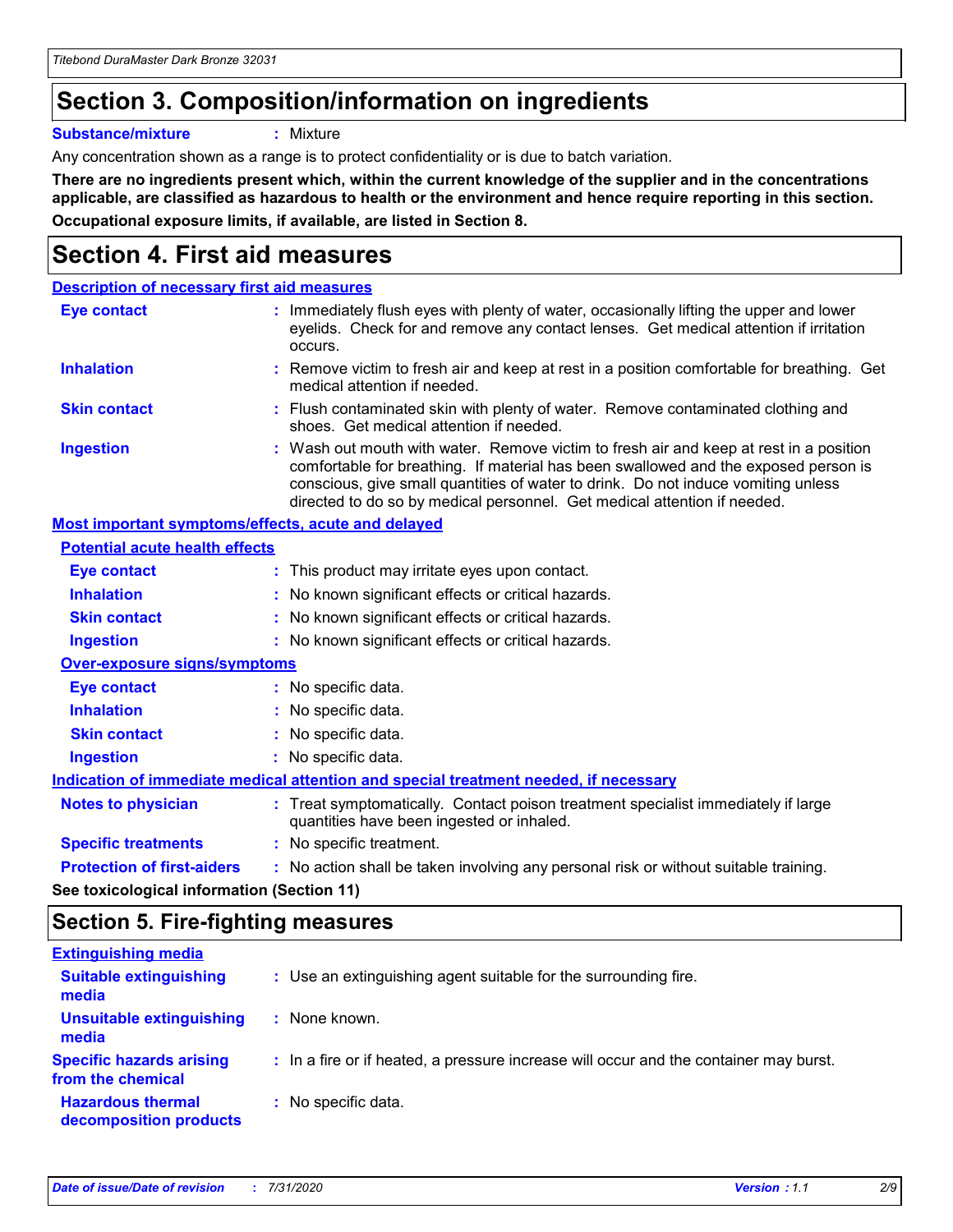### **Section 5. Fire-fighting measures**

| <b>Special protective actions</b><br>for fire-fighters | : Promptly isolate the scene by removing all persons from the vicinity of the incident if<br>there is a fire. No action shall be taken involving any personal risk or without suitable<br>training. |
|--------------------------------------------------------|-----------------------------------------------------------------------------------------------------------------------------------------------------------------------------------------------------|
| <b>Special protective</b>                              | Fire-fighters should wear appropriate protective equipment and self-contained breathing                                                                                                             |
| equipment for fire-fighters                            | apparatus (SCBA) with a full face-piece operated in positive pressure mode.                                                                                                                         |

### **Section 6. Accidental release measures**

|                                                              | <b>Personal precautions, protective equipment and emergency procedures</b>                                                                                                                                                                                                                                                                                                                                                                                                                                                                                                                 |
|--------------------------------------------------------------|--------------------------------------------------------------------------------------------------------------------------------------------------------------------------------------------------------------------------------------------------------------------------------------------------------------------------------------------------------------------------------------------------------------------------------------------------------------------------------------------------------------------------------------------------------------------------------------------|
| <b>For non-emergency</b><br>personnel                        | : No action shall be taken involving any personal risk or without suitable training.<br>Evacuate surrounding areas. Keep unnecessary and unprotected personnel from<br>entering. Do not touch or walk through spilled material. Put on appropriate personal<br>protective equipment.                                                                                                                                                                                                                                                                                                       |
| For emergency responders                                     | If specialized clothing is required to deal with the spillage, take note of any information in<br>Section 8 on suitable and unsuitable materials. See also the information in "For non-<br>emergency personnel".                                                                                                                                                                                                                                                                                                                                                                           |
| <b>Environmental precautions</b>                             | : Avoid dispersal of spilled material and runoff and contact with soil, waterways, drains<br>and sewers. Inform the relevant authorities if the product has caused environmental<br>pollution (sewers, waterways, soil or air).                                                                                                                                                                                                                                                                                                                                                            |
| <b>Methods and materials for containment and cleaning up</b> |                                                                                                                                                                                                                                                                                                                                                                                                                                                                                                                                                                                            |
| <b>Small spill</b>                                           | : Stop leak if without risk. Move containers from spill area. Dilute with water and mop up<br>if water-soluble. Alternatively, or if water-insoluble, absorb with an inert dry material and<br>place in an appropriate waste disposal container. Dispose of via a licensed waste<br>disposal contractor.                                                                                                                                                                                                                                                                                   |
| <b>Large spill</b>                                           | : Stop leak if without risk. Move containers from spill area. Prevent entry into sewers,<br>water courses, basements or confined areas. Wash spillages into an effluent treatment<br>plant or proceed as follows. Contain and collect spillage with non-combustible,<br>absorbent material e.g. sand, earth, vermiculite or diatomaceous earth and place in<br>container for disposal according to local regulations (see Section 13). Dispose of via a<br>licensed waste disposal contractor. Note: see Section 1 for emergency contact<br>information and Section 13 for waste disposal. |
|                                                              |                                                                                                                                                                                                                                                                                                                                                                                                                                                                                                                                                                                            |

### **Section 7. Handling and storage**

### **Precautions for safe handling**

| <b>Protective measures</b>                                                | : Put on appropriate personal protective equipment (see Section 8).                                                                                                                                                                                                                                                                                                                                                                                                                                                                                                                                                                                                           |
|---------------------------------------------------------------------------|-------------------------------------------------------------------------------------------------------------------------------------------------------------------------------------------------------------------------------------------------------------------------------------------------------------------------------------------------------------------------------------------------------------------------------------------------------------------------------------------------------------------------------------------------------------------------------------------------------------------------------------------------------------------------------|
| <b>Advice on general</b><br>occupational hygiene                          | Eating, drinking and smoking should be prohibited in areas where this material is<br>handled, stored and processed. Workers should wash hands and face before eating,<br>drinking and smoking. Remove contaminated clothing and protective equipment before<br>entering eating areas. See also Section 8 for additional information on hygiene<br>measures.                                                                                                                                                                                                                                                                                                                   |
| <b>Conditions for safe storage,</b><br>including any<br>incompatibilities | Store between the following temperatures: 5 to $38^{\circ}$ C (41 to 100.4 $^{\circ}$ F). Store in<br>accordance with local regulations. Store in original container protected from direct<br>sunlight in a dry, cool and well-ventilated area, away from incompatible materials (see<br>Section 10) and food and drink. Keep container tightly closed and sealed until ready for<br>use. Containers that have been opened must be carefully resealed and kept upright to<br>prevent leakage. Do not store in unlabeled containers. Use appropriate containment to<br>avoid environmental contamination. See Section 10 for incompatible materials before<br>handling or use. |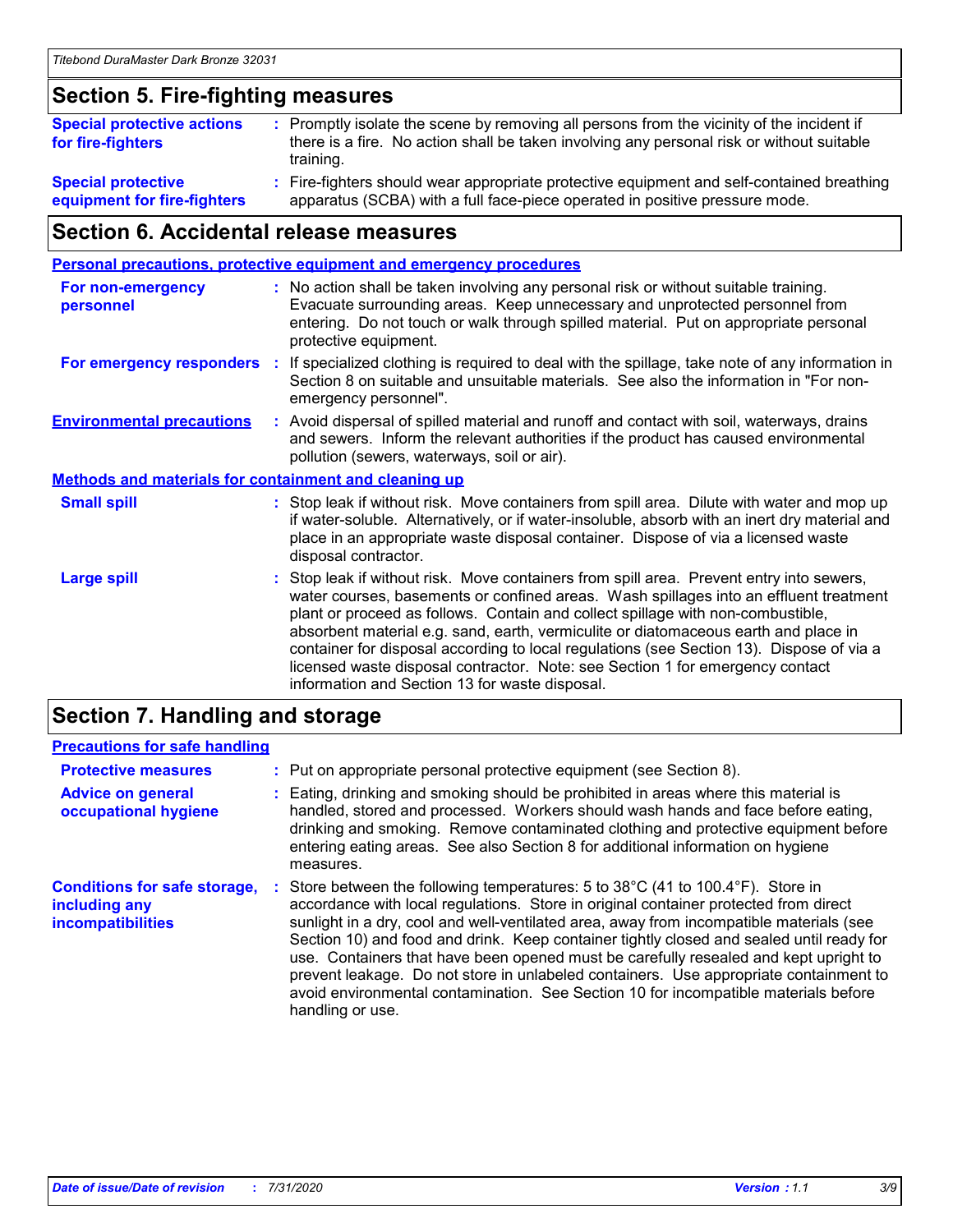## **Section 8. Exposure controls/personal protection**

#### **Control parameters**

| <b>Occupational exposure limits</b>               |                                                                                                                                                                                                                                                                                                                                                                                                   |
|---------------------------------------------------|---------------------------------------------------------------------------------------------------------------------------------------------------------------------------------------------------------------------------------------------------------------------------------------------------------------------------------------------------------------------------------------------------|
| None.                                             |                                                                                                                                                                                                                                                                                                                                                                                                   |
| <b>Appropriate engineering</b><br><b>controls</b> | : Good general ventilation should be sufficient to control worker exposure to airborne<br>contaminants.                                                                                                                                                                                                                                                                                           |
| <b>Environmental exposure</b><br><b>controls</b>  | : Emissions from ventilation or work process equipment should be checked to ensure<br>they comply with the requirements of environmental protection legislation. In some<br>cases, fume scrubbers, filters or engineering modifications to the process equipment<br>will be necessary to reduce emissions to acceptable levels.                                                                   |
| <b>Individual protection measures</b>             |                                                                                                                                                                                                                                                                                                                                                                                                   |
| <b>Hygiene measures</b>                           | : Wash hands, forearms and face thoroughly after handling chemical products, before<br>eating, smoking and using the lavatory and at the end of the working period.<br>Appropriate techniques should be used to remove potentially contaminated clothing.<br>Wash contaminated clothing before reusing. Ensure that eyewash stations and safety<br>showers are close to the workstation location. |
| <b>Eye/face protection</b>                        | : Safety eyewear complying with an approved standard should be used when a risk<br>assessment indicates this is necessary to avoid exposure to liquid splashes, mists,<br>gases or dusts. If contact is possible, the following protection should be worn, unless<br>the assessment indicates a higher degree of protection: safety glasses with side-<br>shields.                                |
| <b>Skin protection</b>                            |                                                                                                                                                                                                                                                                                                                                                                                                   |
| <b>Hand protection</b>                            | : Chemical-resistant, impervious gloves complying with an approved standard should be<br>worn at all times when handling chemical products if a risk assessment indicates this is<br>necessary.                                                                                                                                                                                                   |
| <b>Body protection</b>                            | : Personal protective equipment for the body should be selected based on the task being<br>performed and the risks involved and should be approved by a specialist before<br>handling this product.                                                                                                                                                                                               |
| <b>Other skin protection</b>                      | : Appropriate footwear and any additional skin protection measures should be selected<br>based on the task being performed and the risks involved and should be approved by a<br>specialist before handling this product.                                                                                                                                                                         |
| <b>Respiratory protection</b>                     | Based on the hazard and potential for exposure, select a respirator that meets the<br>appropriate standard or certification. Respirators must be used according to a<br>respiratory protection program to ensure proper fitting, training, and other important<br>aspects of use.                                                                                                                 |

## **Section 9. Physical and chemical properties**

| <b>Appearance</b>                                                       |                                               |
|-------------------------------------------------------------------------|-----------------------------------------------|
| <b>Physical state</b>                                                   | : Liquid. [Paste.]                            |
| <b>Color</b>                                                            | : bronze [Dark]                               |
| Odor                                                                    | : Characteristic. [Slight]                    |
| <b>Odor threshold</b>                                                   | : Not available.                              |
| рH                                                                      | $: 6.5 \text{ to } 8$                         |
| <b>Melting point</b>                                                    | $:$ Not available.                            |
| <b>Boiling point</b>                                                    | : $100^{\circ}$ C (212 $^{\circ}$ F)          |
| <b>Flash point</b>                                                      | : Closed cup: >93.333°C (>200°F) [Setaflash.] |
| <b>Evaporation rate</b>                                                 | $:$ Not available.                            |
| <b>Flammability (solid, gas)</b>                                        | : Not available.                              |
| <b>Lower and upper explosive : Not available.</b><br>(flammable) limits |                                               |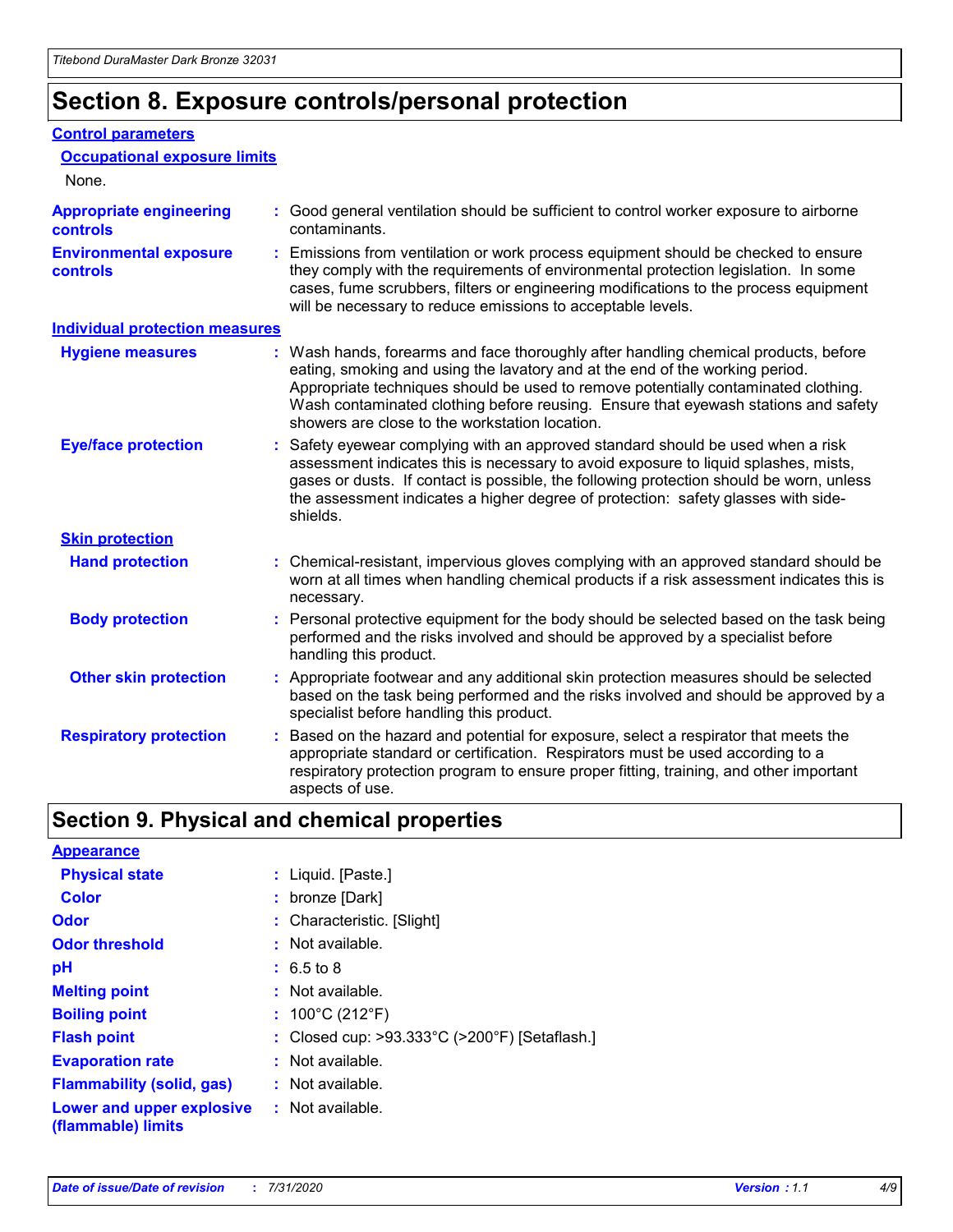### **Section 9. Physical and chemical properties**

| <b>VOC (less water, less)</b><br>exempt solvents) | : $4$ g/l                                                                     |
|---------------------------------------------------|-------------------------------------------------------------------------------|
|                                                   | Not available.                                                                |
| <b>Vapor density</b>                              | $:$ Not available.                                                            |
| <b>Relative density</b>                           | : 1.3                                                                         |
| <b>Solubility</b>                                 | : Very slightly soluble in the following materials: cold water and hot water. |
| <b>Solubility in water</b>                        | Not available.                                                                |
| <b>Partition coefficient: n-</b><br>octanol/water | : Not available.                                                              |
| <b>Auto-ignition temperature</b>                  | $:$ Not available.                                                            |
| <b>Decomposition temperature</b>                  | Not available.                                                                |
| <b>Viscosity</b>                                  | : Not available.                                                              |

### **Section 10. Stability and reactivity**

| <b>Reactivity</b>                            | : No specific test data related to reactivity available for this product or its ingredients.              |
|----------------------------------------------|-----------------------------------------------------------------------------------------------------------|
| <b>Chemical stability</b>                    | : The product is stable.                                                                                  |
| <b>Possibility of hazardous</b><br>reactions | : Under normal conditions of storage and use, hazardous reactions will not occur.                         |
| <b>Conditions to avoid</b>                   | : No specific data.                                                                                       |
| <b>Incompatible materials</b>                | : No specific data.                                                                                       |
| <b>Hazardous decomposition</b><br>products   | : Under normal conditions of storage and use, hazardous decomposition products should<br>not be produced. |

## **Section 11. Toxicological information**

#### **Information on toxicological effects**

#### **Acute toxicity**

Not available.

#### **Irritation/Corrosion**

Not available.

#### **Sensitization**

Not available.

#### **Mutagenicity**

Not available.

#### **Carcinogenicity**

Not available.

#### **Reproductive toxicity**

Not available.

### **Teratogenicity**

Not available.

#### **Specific target organ toxicity (single exposure)**

Not available.

#### **Specific target organ toxicity (repeated exposure)** Not available.

#### **Aspiration hazard**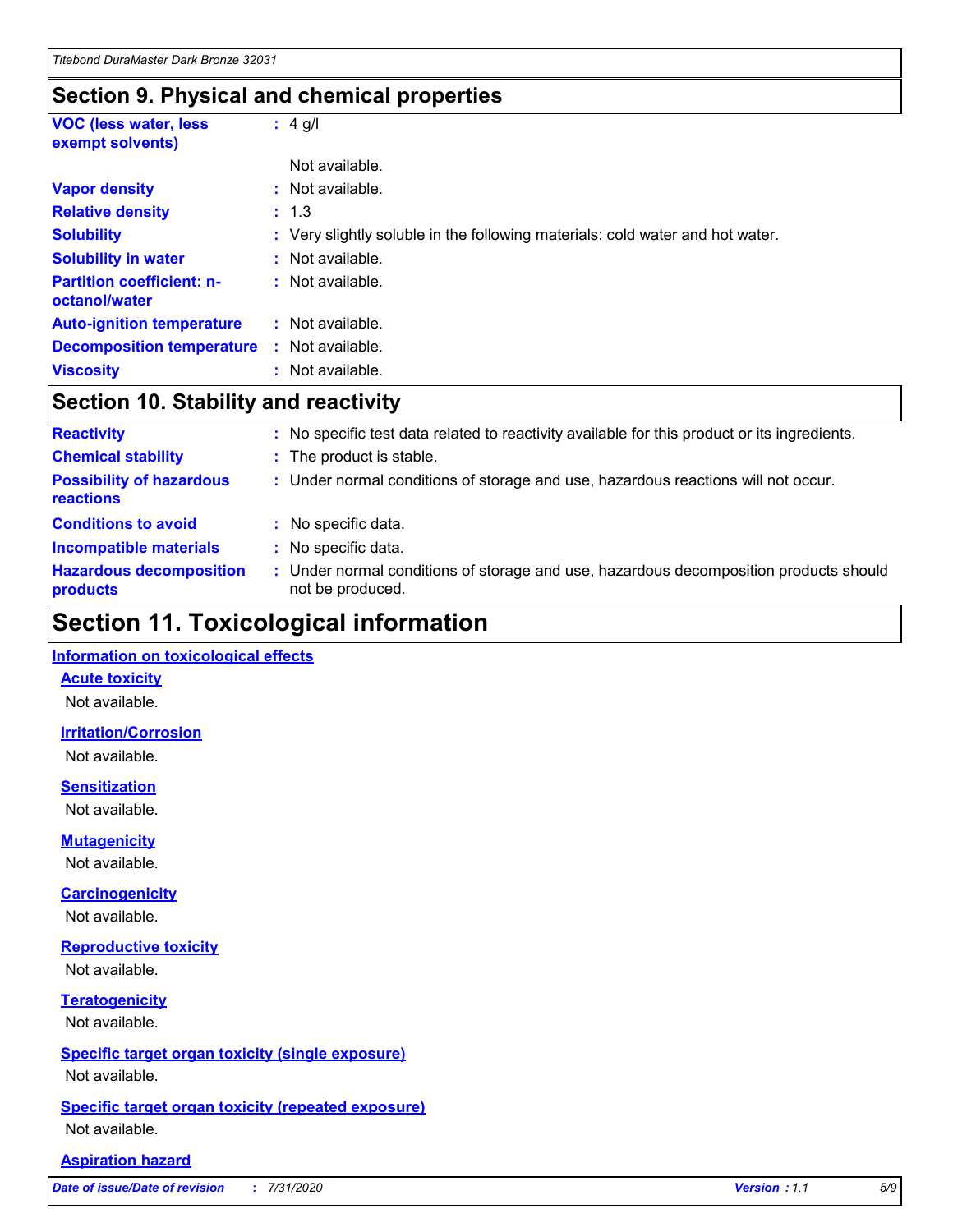## **Section 11. Toxicological information**

| <b>Information on the likely</b><br>: Not available.<br>routes of exposure<br><b>Potential acute health effects</b><br><b>Eye contact</b><br>: This product may irritate eyes upon contact.<br><b>Inhalation</b><br>No known significant effects or critical hazards.<br><b>Skin contact</b><br>: No known significant effects or critical hazards.<br>: No known significant effects or critical hazards.<br><b>Ingestion</b><br><b>Symptoms related to the physical, chemical and toxicological characteristics</b><br>: No specific data.<br><b>Eye contact</b><br><b>Inhalation</b><br>: No specific data.<br>: No specific data.<br><b>Skin contact</b><br><b>Ingestion</b><br>: No specific data.<br>Delayed and immediate effects and also chronic effects from short and long term exposure<br><b>Short term exposure</b><br><b>Potential immediate</b><br>: Not available.<br>effects<br>: Not available.<br><b>Potential delayed effects</b><br><b>Long term exposure</b><br><b>Potential immediate</b><br>: Not available.<br>effects<br><b>Potential delayed effects</b><br>: Not available.<br><b>Potential chronic health effects</b><br>Not available.<br><b>General</b><br>: No known significant effects or critical hazards.<br><b>Carcinogenicity</b><br>No known significant effects or critical hazards.<br><b>Mutagenicity</b><br>No known significant effects or critical hazards.<br><b>Teratogenicity</b><br>No known significant effects or critical hazards.<br><b>Developmental effects</b><br>No known significant effects or critical hazards.<br><b>Fertility effects</b><br>: No known significant effects or critical hazards.<br><b>Numerical measures of toxicity</b><br><b>Acute toxicity estimates</b> | Not available. |  |
|---------------------------------------------------------------------------------------------------------------------------------------------------------------------------------------------------------------------------------------------------------------------------------------------------------------------------------------------------------------------------------------------------------------------------------------------------------------------------------------------------------------------------------------------------------------------------------------------------------------------------------------------------------------------------------------------------------------------------------------------------------------------------------------------------------------------------------------------------------------------------------------------------------------------------------------------------------------------------------------------------------------------------------------------------------------------------------------------------------------------------------------------------------------------------------------------------------------------------------------------------------------------------------------------------------------------------------------------------------------------------------------------------------------------------------------------------------------------------------------------------------------------------------------------------------------------------------------------------------------------------------------------------------------------------------------------------------------------------------------------|----------------|--|
|                                                                                                                                                                                                                                                                                                                                                                                                                                                                                                                                                                                                                                                                                                                                                                                                                                                                                                                                                                                                                                                                                                                                                                                                                                                                                                                                                                                                                                                                                                                                                                                                                                                                                                                                             |                |  |
|                                                                                                                                                                                                                                                                                                                                                                                                                                                                                                                                                                                                                                                                                                                                                                                                                                                                                                                                                                                                                                                                                                                                                                                                                                                                                                                                                                                                                                                                                                                                                                                                                                                                                                                                             |                |  |
|                                                                                                                                                                                                                                                                                                                                                                                                                                                                                                                                                                                                                                                                                                                                                                                                                                                                                                                                                                                                                                                                                                                                                                                                                                                                                                                                                                                                                                                                                                                                                                                                                                                                                                                                             |                |  |
|                                                                                                                                                                                                                                                                                                                                                                                                                                                                                                                                                                                                                                                                                                                                                                                                                                                                                                                                                                                                                                                                                                                                                                                                                                                                                                                                                                                                                                                                                                                                                                                                                                                                                                                                             |                |  |
|                                                                                                                                                                                                                                                                                                                                                                                                                                                                                                                                                                                                                                                                                                                                                                                                                                                                                                                                                                                                                                                                                                                                                                                                                                                                                                                                                                                                                                                                                                                                                                                                                                                                                                                                             |                |  |
|                                                                                                                                                                                                                                                                                                                                                                                                                                                                                                                                                                                                                                                                                                                                                                                                                                                                                                                                                                                                                                                                                                                                                                                                                                                                                                                                                                                                                                                                                                                                                                                                                                                                                                                                             |                |  |
|                                                                                                                                                                                                                                                                                                                                                                                                                                                                                                                                                                                                                                                                                                                                                                                                                                                                                                                                                                                                                                                                                                                                                                                                                                                                                                                                                                                                                                                                                                                                                                                                                                                                                                                                             |                |  |
|                                                                                                                                                                                                                                                                                                                                                                                                                                                                                                                                                                                                                                                                                                                                                                                                                                                                                                                                                                                                                                                                                                                                                                                                                                                                                                                                                                                                                                                                                                                                                                                                                                                                                                                                             |                |  |
|                                                                                                                                                                                                                                                                                                                                                                                                                                                                                                                                                                                                                                                                                                                                                                                                                                                                                                                                                                                                                                                                                                                                                                                                                                                                                                                                                                                                                                                                                                                                                                                                                                                                                                                                             |                |  |
|                                                                                                                                                                                                                                                                                                                                                                                                                                                                                                                                                                                                                                                                                                                                                                                                                                                                                                                                                                                                                                                                                                                                                                                                                                                                                                                                                                                                                                                                                                                                                                                                                                                                                                                                             |                |  |
|                                                                                                                                                                                                                                                                                                                                                                                                                                                                                                                                                                                                                                                                                                                                                                                                                                                                                                                                                                                                                                                                                                                                                                                                                                                                                                                                                                                                                                                                                                                                                                                                                                                                                                                                             |                |  |
|                                                                                                                                                                                                                                                                                                                                                                                                                                                                                                                                                                                                                                                                                                                                                                                                                                                                                                                                                                                                                                                                                                                                                                                                                                                                                                                                                                                                                                                                                                                                                                                                                                                                                                                                             |                |  |
|                                                                                                                                                                                                                                                                                                                                                                                                                                                                                                                                                                                                                                                                                                                                                                                                                                                                                                                                                                                                                                                                                                                                                                                                                                                                                                                                                                                                                                                                                                                                                                                                                                                                                                                                             |                |  |
|                                                                                                                                                                                                                                                                                                                                                                                                                                                                                                                                                                                                                                                                                                                                                                                                                                                                                                                                                                                                                                                                                                                                                                                                                                                                                                                                                                                                                                                                                                                                                                                                                                                                                                                                             |                |  |
|                                                                                                                                                                                                                                                                                                                                                                                                                                                                                                                                                                                                                                                                                                                                                                                                                                                                                                                                                                                                                                                                                                                                                                                                                                                                                                                                                                                                                                                                                                                                                                                                                                                                                                                                             |                |  |
|                                                                                                                                                                                                                                                                                                                                                                                                                                                                                                                                                                                                                                                                                                                                                                                                                                                                                                                                                                                                                                                                                                                                                                                                                                                                                                                                                                                                                                                                                                                                                                                                                                                                                                                                             |                |  |
|                                                                                                                                                                                                                                                                                                                                                                                                                                                                                                                                                                                                                                                                                                                                                                                                                                                                                                                                                                                                                                                                                                                                                                                                                                                                                                                                                                                                                                                                                                                                                                                                                                                                                                                                             |                |  |
|                                                                                                                                                                                                                                                                                                                                                                                                                                                                                                                                                                                                                                                                                                                                                                                                                                                                                                                                                                                                                                                                                                                                                                                                                                                                                                                                                                                                                                                                                                                                                                                                                                                                                                                                             |                |  |
|                                                                                                                                                                                                                                                                                                                                                                                                                                                                                                                                                                                                                                                                                                                                                                                                                                                                                                                                                                                                                                                                                                                                                                                                                                                                                                                                                                                                                                                                                                                                                                                                                                                                                                                                             |                |  |
|                                                                                                                                                                                                                                                                                                                                                                                                                                                                                                                                                                                                                                                                                                                                                                                                                                                                                                                                                                                                                                                                                                                                                                                                                                                                                                                                                                                                                                                                                                                                                                                                                                                                                                                                             |                |  |
|                                                                                                                                                                                                                                                                                                                                                                                                                                                                                                                                                                                                                                                                                                                                                                                                                                                                                                                                                                                                                                                                                                                                                                                                                                                                                                                                                                                                                                                                                                                                                                                                                                                                                                                                             |                |  |
|                                                                                                                                                                                                                                                                                                                                                                                                                                                                                                                                                                                                                                                                                                                                                                                                                                                                                                                                                                                                                                                                                                                                                                                                                                                                                                                                                                                                                                                                                                                                                                                                                                                                                                                                             |                |  |
|                                                                                                                                                                                                                                                                                                                                                                                                                                                                                                                                                                                                                                                                                                                                                                                                                                                                                                                                                                                                                                                                                                                                                                                                                                                                                                                                                                                                                                                                                                                                                                                                                                                                                                                                             |                |  |
|                                                                                                                                                                                                                                                                                                                                                                                                                                                                                                                                                                                                                                                                                                                                                                                                                                                                                                                                                                                                                                                                                                                                                                                                                                                                                                                                                                                                                                                                                                                                                                                                                                                                                                                                             |                |  |
|                                                                                                                                                                                                                                                                                                                                                                                                                                                                                                                                                                                                                                                                                                                                                                                                                                                                                                                                                                                                                                                                                                                                                                                                                                                                                                                                                                                                                                                                                                                                                                                                                                                                                                                                             |                |  |
|                                                                                                                                                                                                                                                                                                                                                                                                                                                                                                                                                                                                                                                                                                                                                                                                                                                                                                                                                                                                                                                                                                                                                                                                                                                                                                                                                                                                                                                                                                                                                                                                                                                                                                                                             |                |  |
|                                                                                                                                                                                                                                                                                                                                                                                                                                                                                                                                                                                                                                                                                                                                                                                                                                                                                                                                                                                                                                                                                                                                                                                                                                                                                                                                                                                                                                                                                                                                                                                                                                                                                                                                             |                |  |
|                                                                                                                                                                                                                                                                                                                                                                                                                                                                                                                                                                                                                                                                                                                                                                                                                                                                                                                                                                                                                                                                                                                                                                                                                                                                                                                                                                                                                                                                                                                                                                                                                                                                                                                                             |                |  |

Not available.

## **Section 12. Ecological information**

| <b>Toxicity</b>                                         |                                                     |              |     |
|---------------------------------------------------------|-----------------------------------------------------|--------------|-----|
| Not available.                                          |                                                     |              |     |
| <b>Persistence and degradability</b>                    |                                                     |              |     |
| Not available.                                          |                                                     |              |     |
| <b>Bioaccumulative potential</b>                        |                                                     |              |     |
| Not available.                                          |                                                     |              |     |
| <b>Mobility in soil</b>                                 |                                                     |              |     |
| <b>Soil/water partition</b><br><b>coefficient (Koc)</b> | : Not available.                                    |              |     |
| <b>Other adverse effects</b>                            | : No known significant effects or critical hazards. |              |     |
| <b>Date of issue/Date of revision</b>                   | 7/31/2020                                           | Version: 1.1 | 6/9 |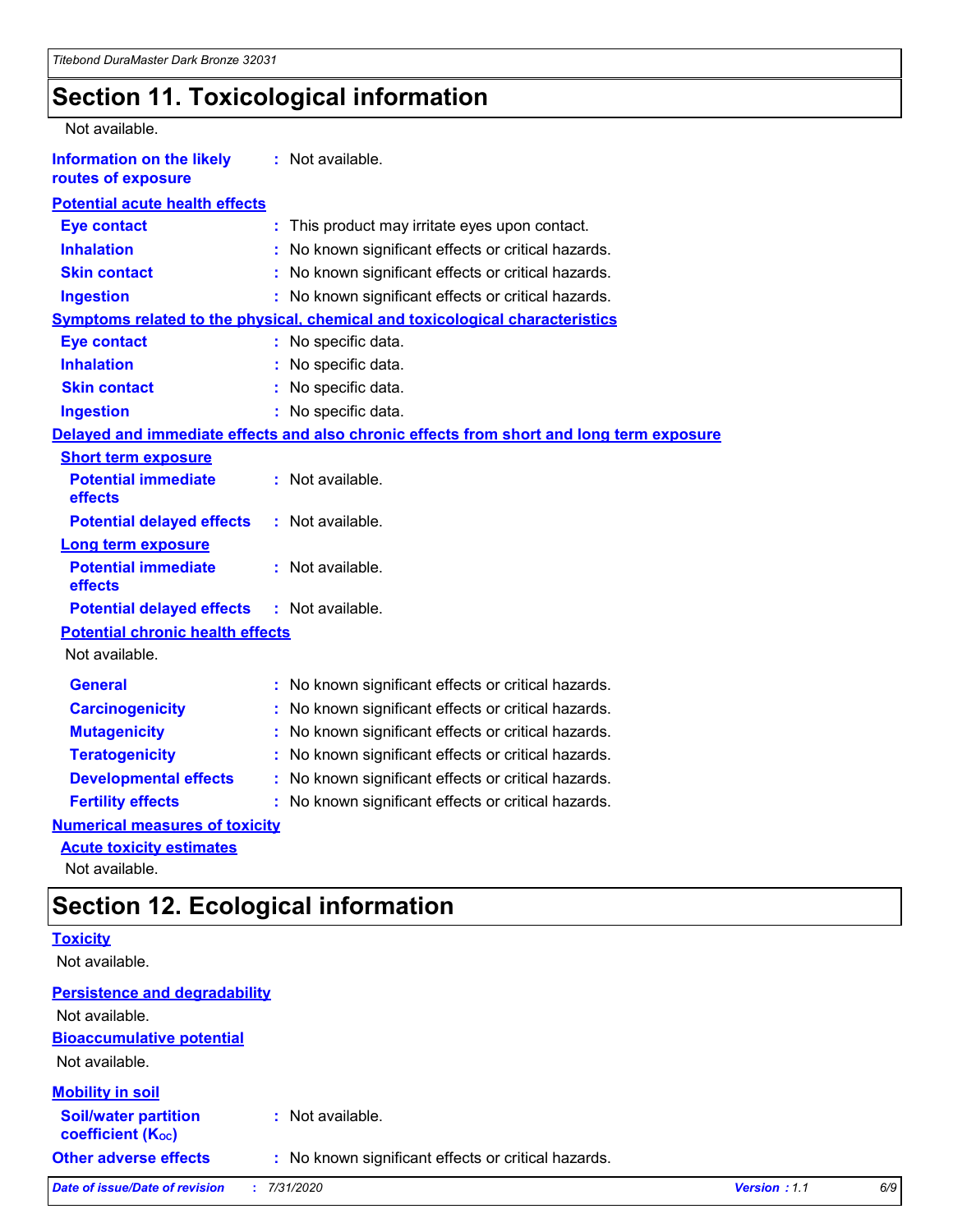## **Section 13. Disposal considerations**

#### **Disposal methods :**

The generation of waste should be avoided or minimized wherever possible. Disposal of this product, solutions and any by-products should at all times comply with the requirements of environmental protection and waste disposal legislation and any regional local authority requirements. Dispose of surplus and non-recyclable products via a licensed waste disposal contractor. Waste should not be disposed of untreated to the sewer unless fully compliant with the requirements of all authorities with jurisdiction. Waste packaging should be recycled. Incineration or landfill should only be considered when recycling is not feasible. This material and its container must be disposed of in a safe way. Empty containers or liners may retain some product residues. Avoid dispersal of spilled material and runoff and contact with soil, waterways, drains and sewers.

### **Section 14. Transport information**

|                                      | <b>DOT</b><br><b>Classification</b> | <b>TDG</b><br><b>Classification</b> | <b>Mexico</b><br><b>Classification</b> | <b>ADR/RID</b>           | <b>IMDG</b>              | <b>IATA</b>                  |
|--------------------------------------|-------------------------------------|-------------------------------------|----------------------------------------|--------------------------|--------------------------|------------------------------|
| <b>UN number</b>                     | Not regulated.                      | Not regulated.                      | Not regulated.                         | Not regulated.           | Not regulated.           | Not regulated.               |
| <b>UN proper</b><br>shipping name    |                                     | $\overline{\phantom{0}}$            |                                        |                          |                          | $\qquad \qquad \blacksquare$ |
| <b>Transport</b><br>hazard class(es) | $\blacksquare$                      | $\overline{\phantom{0}}$            | $\overline{\phantom{a}}$               | $\overline{\phantom{0}}$ | $\overline{\phantom{a}}$ | $\overline{\phantom{a}}$     |
| <b>Packing group</b>                 | $\overline{\phantom{a}}$            |                                     |                                        | -                        |                          | -                            |
| <b>Environmental</b><br>hazards      | No.                                 | No.                                 | No.                                    | No.                      | No.                      | No.                          |

### **Section 15. Regulatory information**

#### **U.S. Federal regulations SARA 302/304** No products were found. **Composition/information on ingredients**

#### **SARA 304 RQ :** Not applicable.

### **SARA 311/312**

**Classification :** Not applicable.

#### **Composition/information on ingredients**

No products were found.

| <b>State regulations</b> |                                      |
|--------------------------|--------------------------------------|
| <b>Massachusetts</b>     | : None of the components are listed. |
| <b>New York</b>          | : None of the components are listed. |
| <b>New Jersey</b>        | : None of the components are listed. |
| <b>Pennsylvania</b>      | : None of the components are listed. |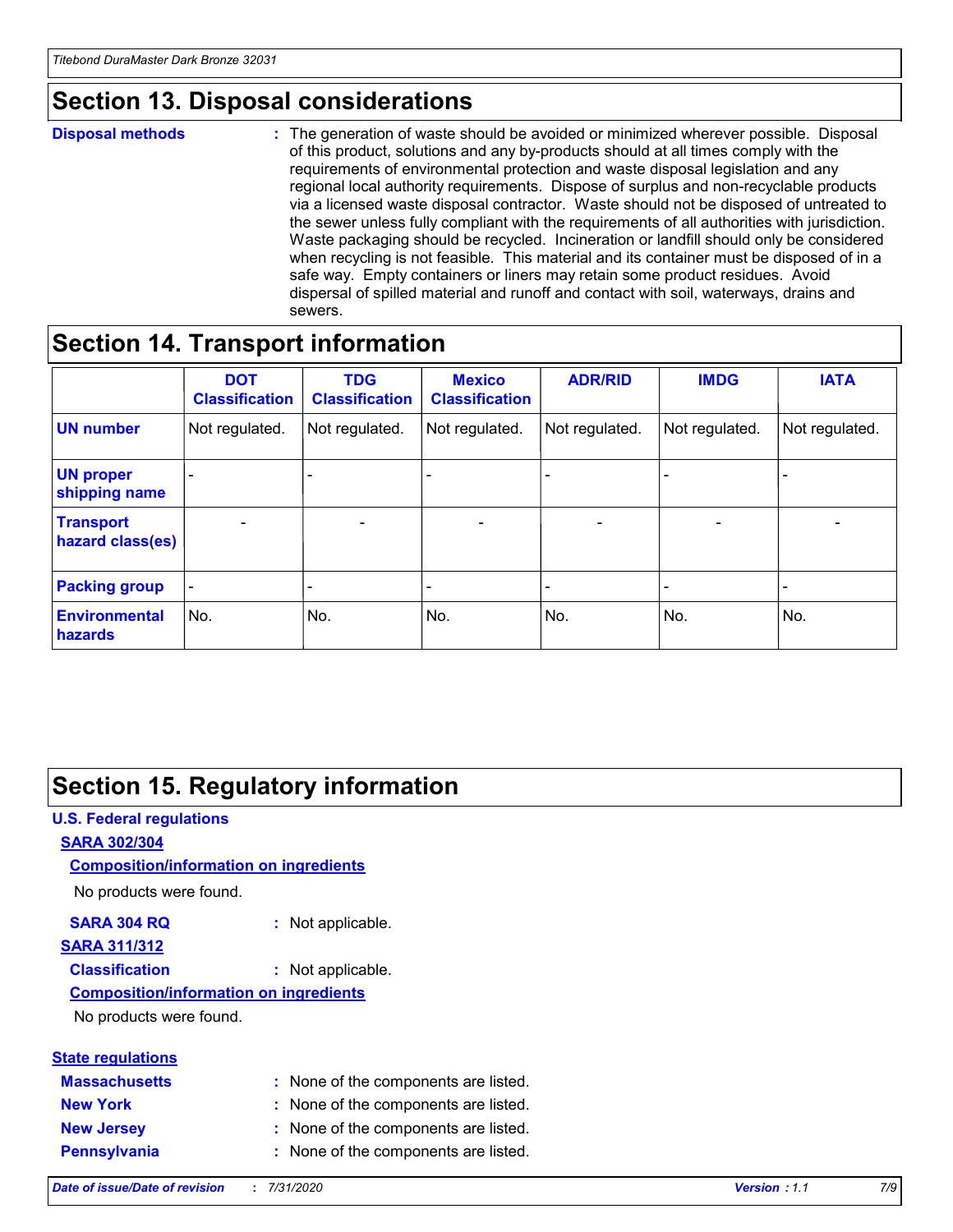## **Section 15. Regulatory information**

#### **California Prop. 65**

This product does not require a Safe Harbor warning under California Prop. 65.

#### **International regulations**

**Chemical Weapon Convention List Schedules I, II & III Chemicals**

Not listed.

#### **Montreal Protocol**

Not listed.

**Stockholm Convention on Persistent Organic Pollutants** Not listed.

**UNECE Aarhus Protocol on POPs and Heavy Metals**

Not listed.

#### **Inventory list**

**China :** Not determined.

**United States TSCA 8(b) inventory**

**:** All components are active or exempted.

## **Section 16. Other information**

**Hazardous Material Information System (U.S.A.)**



**Caution: HMIS® ratings are based on a 0-4 rating scale, with 0 representing minimal hazards or risks, and 4 representing significant hazards or risks. Although HMIS® ratings and the associated label are not required on SDSs or products leaving a facility under 29 CFR 1910.1200, the preparer may choose to provide them. HMIS® ratings are to be used with a fully implemented HMIS® program. HMIS® is a registered trademark and service mark of the American Coatings Association, Inc.**

**The customer is responsible for determining the PPE code for this material. For more information on HMIS® Personal Protective Equipment (PPE) codes, consult the HMIS® Implementation Manual.**

#### **National Fire Protection Association (U.S.A.)**



**Reprinted with permission from NFPA 704-2001, Identification of the Hazards of Materials for Emergency Response Copyright ©1997, National Fire Protection Association, Quincy, MA 02269. This reprinted material is not the complete and official position of the National Fire Protection Association, on the referenced subject which is represented only by the standard in its entirety.**

**Copyright ©2001, National Fire Protection Association, Quincy, MA 02269. This warning system is intended to be interpreted and applied only by properly trained individuals to identify fire, health and reactivity hazards of chemicals. The user is referred to certain limited number of chemicals with recommended classifications in NFPA 49 and NFPA 325, which would be used as a guideline only. Whether the chemicals are classified by NFPA or not, anyone using the 704 systems to classify chemicals does so at their own risk.**

#### **Procedure used to derive the classification**